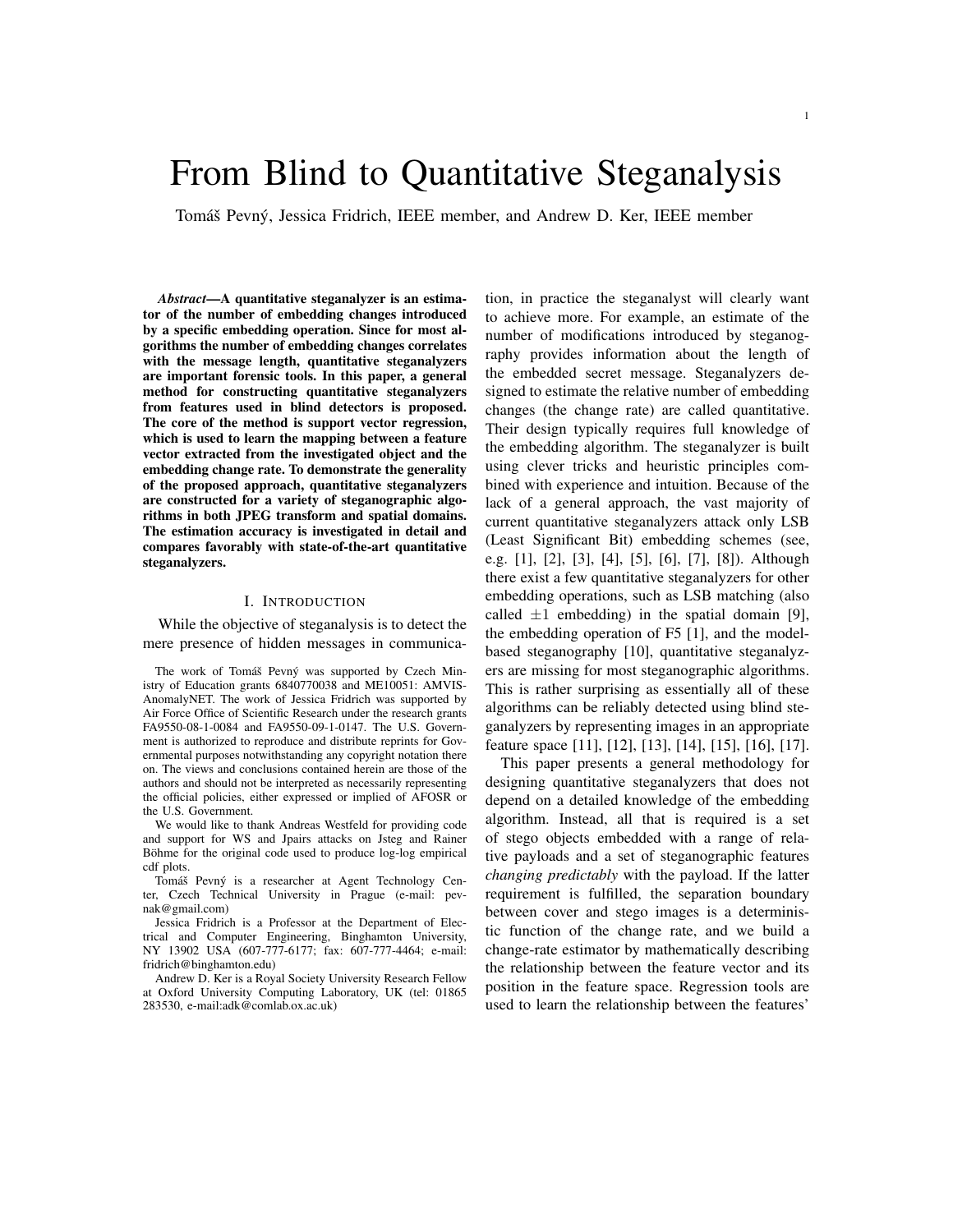location and the number of embedding changes. In this work, we explore ordinary linear least square regression and a kernelized variation called support vector regression, essentially a data-driven method similar in spirit to a support vector machine.

The most important advantage of this approach to quantitative steganalysis over previous art is that it may be possible to design a quantitative steganalyzer even without any knowledge of the embedding mechanism. In fact, all that is required is the access to a database of images embedded with a range of known payloads. These images could be generated if the steganalyst has access to the embedding algorithm but not necessarily to its inner workings (e.g., if only an executable file is available). A second requirement is that there must exist a feature set sensitive to the embedding, an assumption that is satisfied for almost all currently known steganographic schemes for digital images. The accuracy of the resulting quantitative steganalyzer depends on the sensitivity of the features to the embedding changes.

Our previous conference contribution on this topic [18] dealt with a small set of steganographic algorithms for JPEG images. In this paper, we present a more comprehensive evaluation of the presented methodology by constructing quantitative steganalyzers for algorithms hiding in both JPEG and spatial domains and for different feature sets [15], [14]. We also investigate for both domains the errors due to image content and message placement within the image (the so-called between- and within-image errors).

The paper is organized as follows. Sect. II presents the general methodology for constructing quantitative steganalyzers from features. The methodology is evaluated experimentally in Sections III and IV, where we report the accuracy of message-length estimators for eight steganographic schemes for JPEG images and for LSB steganography in the spatial domain. Sect. V contains detailed analysis of the estimator error for Jsteg, nsF5, and LSB matching, decomposing it into the withinimage and between-image components. In Sect. VI, the estimation accuracy is compared with stateof-the-art quantitative steganalyzers for Jsteg, LSB matching, and LSB replacement. The paper is concluded in Sect. VII.

# II. APPROACH

Before explaining the general approach to the construction of quantitative steganalyzers, we would like to stress that it is only *changes* to the cover which can ever be detected, and so any quantitative steganalyzer necessarily estimates the *number of embedding changes* rather than the message length. To obtain an estimate of the message length, one may have to take into account the effect of matrix embedding [19], [20] and source coding (data compression applied to the message prior to embedding) incorporated in the embedding algorithm. Although we explain the methodology on the example of digital images, it can be readily applied to other digital media objects, such as audio or video files.

The process of building a quantitative steganalyzer starts with extracting steganographic features from an image. Formally, this is captured with a mapping  $f : C \mapsto \mathbb{R}^d$  from the space of all images,  $C$ , to a d-dimensional Euclidean feature space. The map f is usually scalable so that it can be applied to images of arbitrary size. Everywhere in this paper, we will work with  $C$  being the set of all grayscale images in either the raster or JPEG format. Our quantitative steganalyzer will be in the form of a function  $\psi : \mathbb{R}^d \mapsto [0,1]$  revealing the relationship between the features' location and the *change rate*. By change rate, we denote the number of embedding modifications divided by the number of cover elements. Depending on the type of the cover, its elements could be pixels (in a grayscale raster image) or non-zero quantized DCT coefficients (in a JPEG file).

To formalize the problem, let  $X$  $\{(\mathbf{x}_i, y_i) \mid i \in \{1, \dots, l\}\}\$  denote *l* samples consisting of feature vectors  $\mathbf{x}_i = \mathbf{f}(c_i) \in \mathbb{R}^d$ computed from  $l$  images  $c_i$  embedded with relative number of embedding changes  $y_i \in [0,1]$ . Our goal is to construct a quantitative steganalyzer by finding a function  $\hat{\psi} : \mathbb{R}^d \mapsto [0, 1]$  that minimizes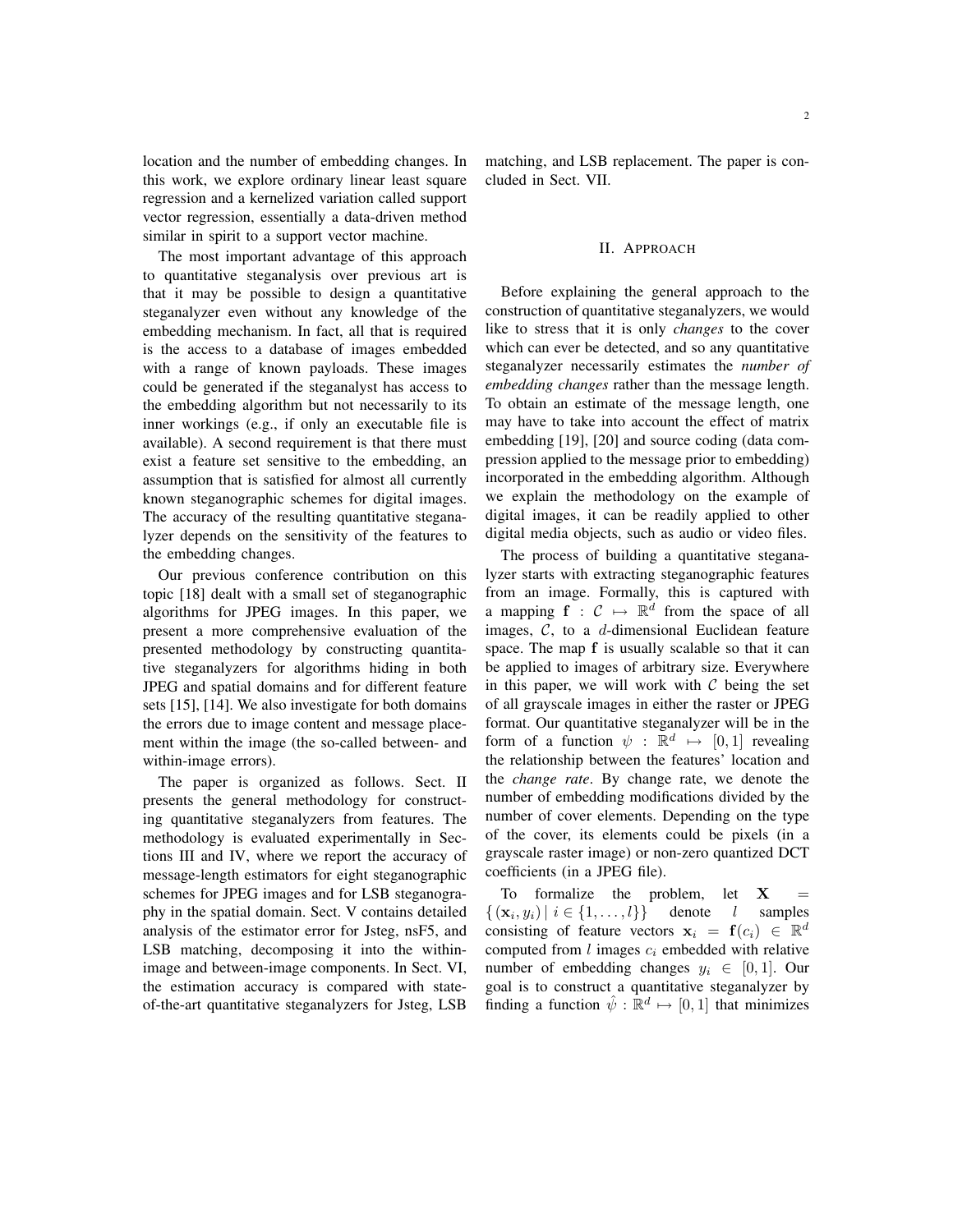the error on X, or

$$
\hat{\psi} = \arg\min_{\psi \in \mathcal{F}} \frac{1}{l} \sum_{i=1}^{l} e(\psi(\mathbf{x}_i), y_i), \quad (1)
$$

where  $e : \mathbb{R} \times \mathbb{R} \mapsto \mathbb{R}_0^+$  is an error function (also called a loss function) and  $\mathcal F$  is an appropriately chosen class of functions  $\psi : \mathbb{R}^d \mapsto [0, 1]$ .

The error function  $e(\hat{y}, y)$  and the class of functions  $F$  influence the accuracy of the resulting estimator  $\psi$ . It is possible that a desired accuracy is not achieved for a given feature set simply because of a wrong combination of  $e$  and  $\mathcal F$ . In this work we consider two ways to solve the regression problem (1): Ordinary Linear Least-Square Regression (OLLSR) and Support Vector Regression (SVR) with a Gaussian kernel.

# *A. Linear Least-Squares Regression*

In Linear Regression, the class  $F$  consists of linear functionals  $\psi(\mathbf{x}_i) = \mathbf{a} \cdot \mathbf{x}_i + b$  for  $\mathbf{a} \in \mathbb{R}^d$  and  $b \in \mathbb{R}$ , and it typically uses the square loss function  $e(\hat{y}, y) = (\hat{y} - y)^2$ . The regression problem (1) can then be solved directly using linear operations. This OLLSR is very simple, intuitive, and has a low computational complexity, but it cannot find nonlinear dependencies between the features and the target variable. We assume that the reader is already familiar with OLLSR.

## *B. Support Vector Regression*

Support Vector Regression solves the regression problem by a technique analogous to the Support Vector Machine (SVM) [21] approach to classification. In the simplest version, the class  $\mathcal F$  still consists of linear functionals  $\psi(\mathbf{x}_i) = \mathbf{a} \cdot \mathbf{x}_i + b$ , but the loss function combines an  $\epsilon$ -insensitive error with the norm of a:

$$
e_{\epsilon}(\hat{y}, y) = \begin{cases} \frac{1}{2} ||\mathbf{a}||^2 + C(|\hat{y} - y| - \epsilon), & \text{if } |\hat{y} - y| > \epsilon \\ \frac{1}{2} ||\mathbf{a}||^2 & \text{otherwise.} \end{cases}
$$

The first term is a measure of complexity, with less complex functionals given preference to prevent overfitting. The second is a measure of loss which ignores the error of near-correct estimates. The latter causes the optimization problem (1) to become sparse and only a few of the training instances become the *support vectors* which influence the outcome: the result is better generalization and faster estimation. Furthermore, we will see in Sect. V that estimation is subject to a few extreme outliers; replacing a square loss function with one which is linear (above the threshold  $\epsilon$ ) may help counterbalance this. The parameter  $C$  controls how the two terms are balanced.

In this work we will combine the SVR technique with the "kernel trick" [22] which replaces the usual scalar product  $x_i^T x_j$  with, in our case, the Gaussian kernel  $k(x_i, x_j) = \exp(-\gamma ||x_i - x_j||_2^2)$ . Kernelized SVR can reveal more complicated nonlinear dependencies at the cost of increased computational complexity. For more details we refer to the tutorial [21].

There are three hyper-parameters that need to be set prior to training (solving (1)): the penalization parameter C, the width of the Gaussian kernel  $\gamma$ , and the insensitivity of the loss function  $\epsilon$ . The choice of the hyper-parameters has a significant influence on the ability of the estimator to generalize (to accurately estimate the change rate on samples not in the training set). Since there is no optimal method to set them, in experiments presented in Sections III and IV we used a search on a predefined set of triplets  $(C, \gamma, \epsilon)$ , on which the generalization was estimated by five-fold cross-validation over the training set. To decrease the computational complexity, the search used two phases.

In the first phase, the generalization was measured on the following grid

$$
(C, \gamma, \epsilon) \in \mathcal{S}_1 = \{ (10^i, 2^j, 0.005 \cdot k) \mid i \in \{-3, ..., 4\}, j \in \{-11, ..., -5\}, k \in \{1, 2, 3, 4\}.
$$

The triplet  $(C_1, \gamma_1, \epsilon_1)$  with the least error on  $S_1$ was used to seed the search in the second phase, which was performed on the grid

$$
\mathcal{S}_2 = \left\{ \left( 10^i, 2^j, 0.005 \cdot k \right) \mid i, j \in \mathbb{Z}, k \in \mathbb{N} \right\}.
$$

In each iteration, the point with the least generalization error was checked to see whether it lay on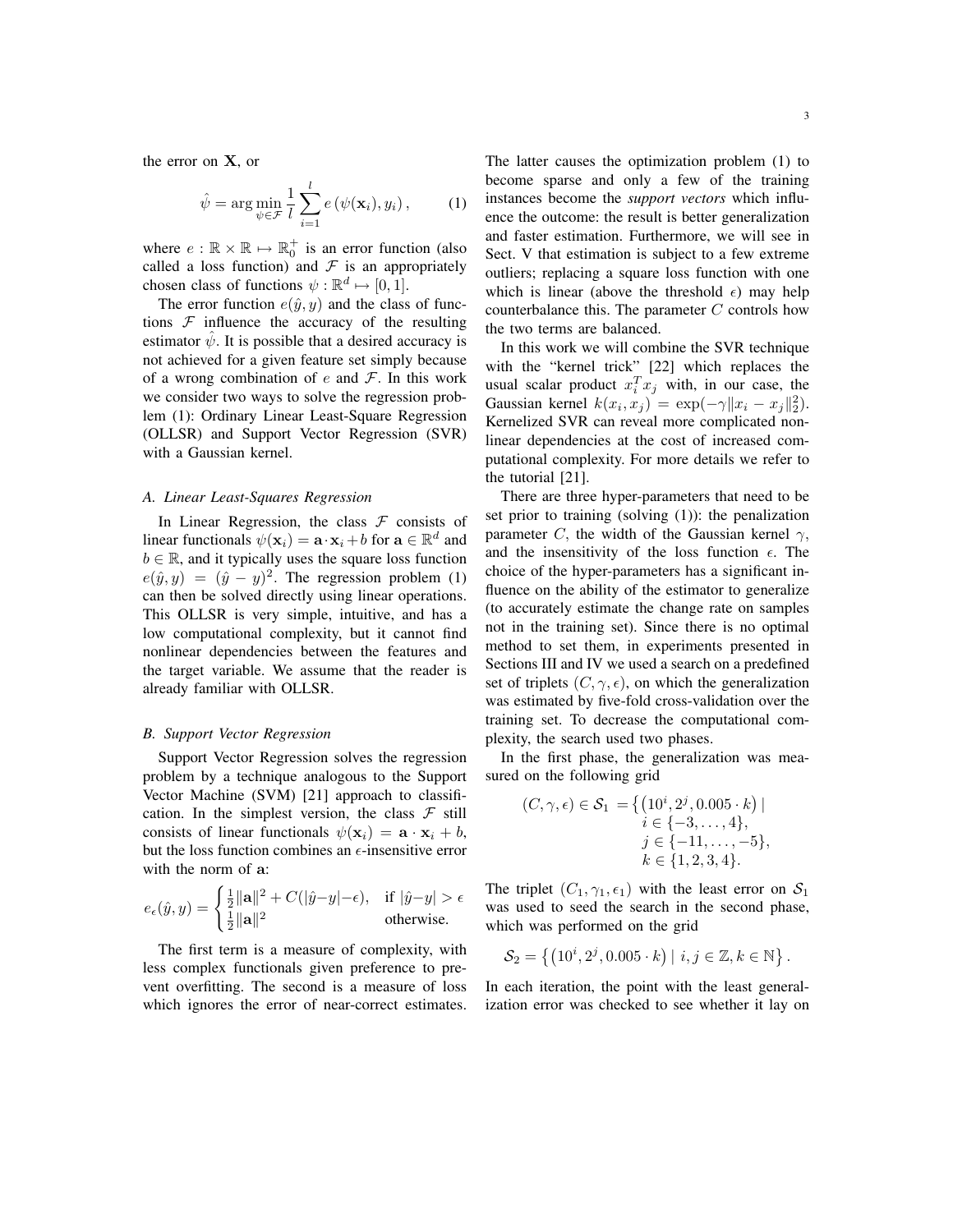the grid boundary. If so, the error was estimated on the neighboring points from the set  $S_2$  and the check was repeated. If not, the search was stopped and the triplet  $(C_2, \gamma_2, \epsilon_2)$  with the least estimated generalization error was used for training.

The two-phase search is to ensure that the point with the least estimated generalization error is not the boundary point of the explored set. Under the assumption that the generalization error surface is convex, which generally holds for the vast majority of practical problems, this algorithm keeps the number of explored points relatively low, while returning a suitable set of hyper-parameters.

## III. STEGANALYSIS IN TRANSFORM DOMAIN

In this section, the proposed method is evaluated by constructing quantitative steganalyzers for eight steganographic algorithms for JPEG images: JP Hide&Seek (JPHS) [23], Jsteg [24], Model Based Steganography without deblocking (MBS1) [25], MMx [26], F5 with shrinkage removed by wet paper codes with matrix embedding turned off (nsF5) [27], OutGuess [28], Perturbed Quantization [29] (PQ), and Steghide [30]. The chosen steganographic algorithms employ a variety of different embedding mechanisms. PQ and MMx use side information in the form of the uncompressed image during embedding.

# *A. Setup of experiments*

The image sets for experiments reported here, and in the next section, were all derived from a mother database called the CAMERA database. This database contains approximately 9200 images taken by 23 different digital cameras in their native resolution in raw format (no in-camera JPEG compression). The size of the images ranges from one to six megapixels.

For the purpose of steganalyzing JPEG images in this section, all CAMERA images were first converted to grayscale and then single-compressed with JPEG quality factor 80 (the MMx algorithm requires the uncompressed grayscale image). The only exception were images used in the experiments with Perturbed Quantization [29] (PQ) where the cover images were double-compressed with primary quality factor  $85$  and secondary quality factor  $70<sup>1</sup>$ These two quality factors were chosen in order to maximize the capacity of PQ.

All images were divided into two sets of equal size (approximately 4600 images per set). One set was used exclusively for training the estimator, while the other set was used for evaluating its accuracy. The stego images were created by embedding a random message of (uniform) random length between 0 and  $m_{\text{max}}$ , where  $m_{\text{max}}$  is the maximum embeddable payload for each combination of the embedding algorithm and the cover image.

As a feature set f, we used the 274-PEV feature set from [14]. Since the features are sensitive not only to the payload, but also to the image size (i.e., they are not properly normalized), we have augmented the features with the number of non-zero DCT coefficients,  $n_0$ . The additional 275th feature improves the accuracy of the steganalyzer, helping it to adjust to different values of features on images of different size.

All 275-PEV features were normalized to have zero mean and unit variance. The normalization coefficients were always calculated on the training set of cover images.

## *B. Experimental results*

Two quantitative steganalyzers trained on the same training set were created for each steganographic algorithm: one created using OLLSR, the other one was constructed using kernelized SVR as outlined earlier.

Fig. 1 shows a scatter plot of the change rates estimated by SVR steganalyzers versus the true values. Because the error distribution of quantitative steganalyzers often exhibits heavy tails [31] (and Sect. V confirms this observation for our steganalyzers as well), the performance is evaluated using robust statistics. Tab. I displays the estimator bias, defined as the mean observed error, and two measures of estimator dispersion: interquartile range of observed error (denoted IQR) and mean absolute

<sup>1</sup>PQ embeds messages while recompressing the cover JPEG image with a different quality factor.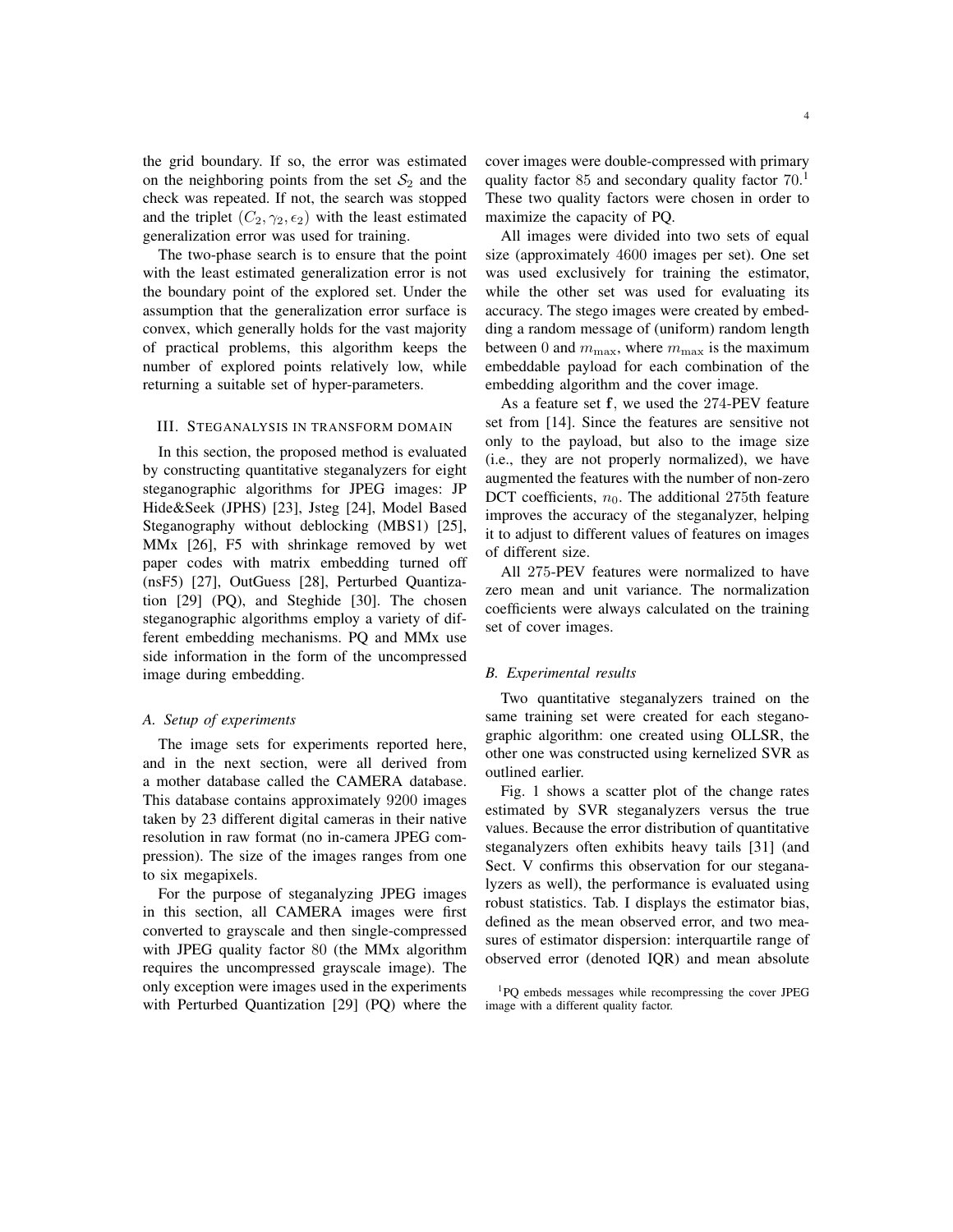

Figure 1. Scatter plot showing the estimated change rate with respect to the true change rate for eight JPEG domain embedding algorithms, and one spatial domain embedding algorithm. All estimates were made on images from the testing set, using SVR with Gaussian kernel. The dashed line corresponds to perfect estimation.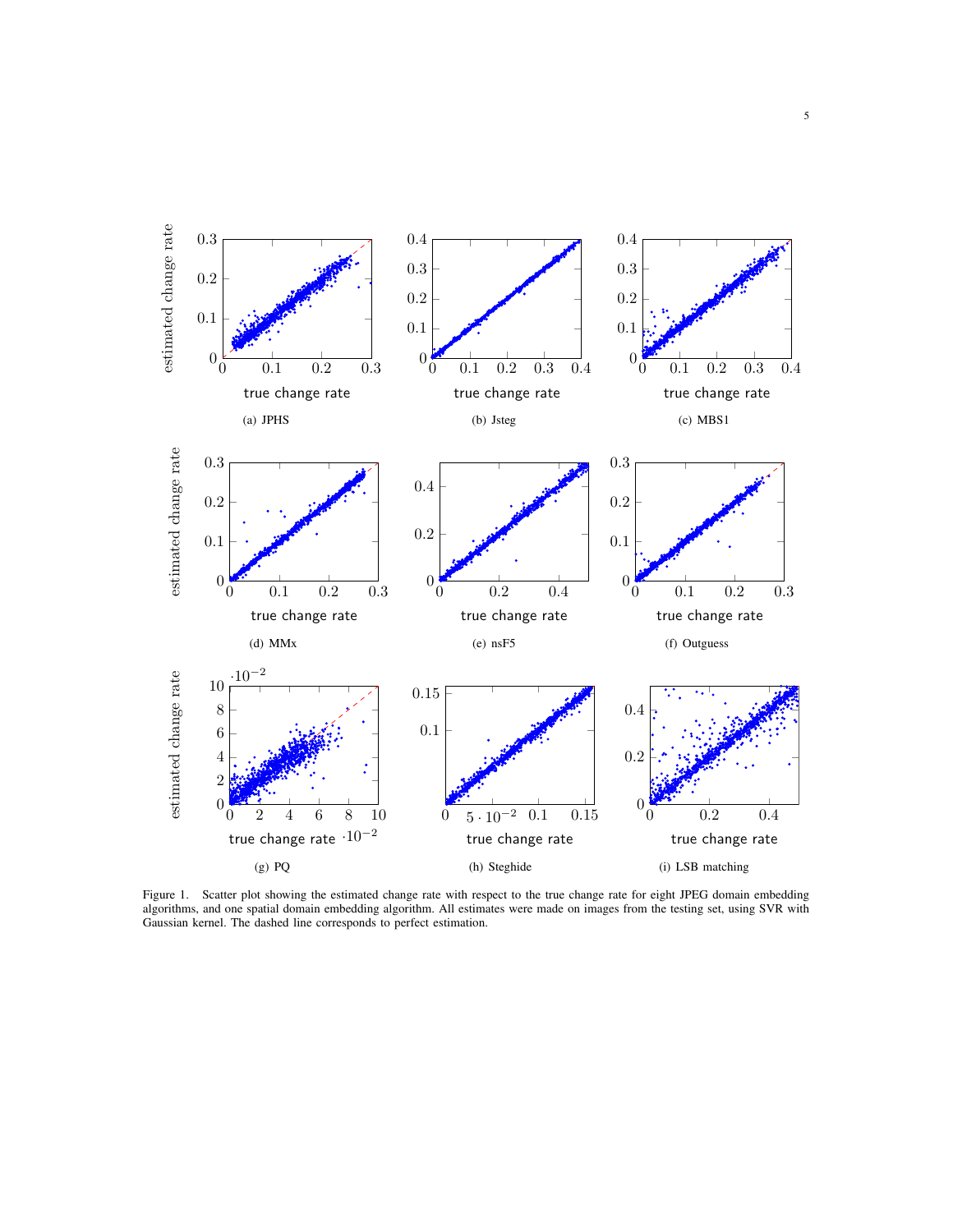| Embedding           | Feature                    |                                              | <b>OLLSR</b>                                 |                                              | <b>SVR</b>                                   |                                              |                                                |  |
|---------------------|----------------------------|----------------------------------------------|----------------------------------------------|----------------------------------------------|----------------------------------------------|----------------------------------------------|------------------------------------------------|--|
| Algorithm           | Set                        | <b>IOR</b>                                   | $\mu$ AE                                     | <b>Bias</b>                                  | <b>IOR</b>                                   | $\mu$ AE                                     | <b>Bias</b>                                    |  |
| <b>JPHS</b>         | 275-PEV                    | $1.58 \cdot 10^{-2}$                         | $1.05 \cdot 10^{-2}$                         | $-1.70 \cdot 10^{-4}$                        | $1.03 \cdot 10^{-2}$                         | $8.15 \cdot 10^{-3}$                         | $2.41 \cdot 10^{-4}$                           |  |
| Jsteg               | 275-PEV                    | $5.51 \cdot 10^{-3}$                         | $3.85 \cdot 10^{-3}$                         | $2.40 \cdot 10^{-4}$                         | $3.87 \cdot 10^{-3}$                         | $2.91 \cdot 10^{-3}$                         | $2.59 \cdot 10^{-4}$                           |  |
| nsF5                | 275-PEV                    | $1.68 \cdot 10^{-2}$                         | $1.12 \cdot 10^{-2}$                         | $-5.29 \cdot 10^{-4}$                        | $9.67 \cdot 10^{-3}$                         | $6.97 \cdot 10^{-3}$                         | $-2.51 \cdot 10^{-4}$                          |  |
| MBS1                | 275-PEV                    | $1.81 \cdot 10^{-2}$                         | $1.20 \cdot 10^{-2}$                         | $3.86 \cdot 10^{-5}$                         | $1.32 \cdot 10^{-2}$                         | $9.20 \cdot 10^{-3}$                         | $-1.63 \cdot 10^{-4}$                          |  |
| <b>MMx</b>          | 275-PEV                    | $6.52 \cdot 10^{-3}$                         | $4.30 \cdot 10^{-3}$                         | $1.58 \cdot 10^{-4}$                         | $5.37 \cdot 10^{-3}$                         | $3.82 \cdot 10^{-3}$                         | $1.08 \cdot 10^{-4}$                           |  |
| Steghide            | 275-PEV                    | $5.10 \cdot 10^{-3}$                         | $3.51 \cdot 10^{-3}$                         | $1.51 \cdot 10^{-4}$                         | $4.10 \cdot 10^{-3}$                         | $2.86 \cdot 10^{-3}$                         | $1.80 \cdot 10^{-4}$                           |  |
| PO.                 | 275-PEV                    | $9.96 \cdot 10^{-3}$                         | $7.06 \cdot 10^{-3}$                         | $-4.44 \cdot 10^{-4}$                        | $8.69 \cdot 10^{-3}$                         | $5.81 \cdot 10^{-3}$                         | $3.61 \cdot 10^{-4}$                           |  |
| <b>OutGuess</b>     | 275-PEV                    | $6.50 \cdot 10^{-3}$                         | $4.40 \cdot 10^{-3}$                         | $2.60 \cdot 10^{-4}$                         | $4.97 \cdot 10^{-3}$                         | $3.57 \cdot 10^{-3}$                         | $3.67 \cdot 10^{-4}$                           |  |
| LSBM<br><b>LSBR</b> | <b>SPAM</b><br><b>SPAM</b> | $2.59 \cdot 10^{-1}$<br>$2.65 \cdot 10^{-1}$ | $6.32 \cdot 10^{-2}$<br>$5.85 \cdot 10^{-2}$ | $1.57 \cdot 10^{-1}$<br>$1.51 \cdot 10^{-1}$ | $3.04 \cdot 10^{-2}$<br>$2.90 \cdot 10^{-1}$ | $2.99 \cdot 10^{-2}$<br>$2.55 \cdot 10^{-2}$ | $-1.41 \cdot 10^{-3}$<br>$-3.70 \cdot 10^{-4}$ |  |
|                     |                            |                                              |                                              |                                              |                                              |                                              |                                                |  |

Table I

INTERQUARTILE RANGE (IQR), MEAN ABSOLUTE ERROR  $(\mu AE)$  and bias, for the OLLS estimator and SVR with GAUSSIAN KERNEL, ON EIGHT JPEG DOMAIN AND TWO SPATIAL DOMAIN STEGANOGRAPHIC ALGORITHMS.

observed error (denoted  $\mu$ AE). The most robust measure is IQR, which is completely insensitive to outlier estimates;  $\mu$ AE retains some sensitivity to outliers but does not suffer from the same leverage as, for example, sample variance.

We can see most quantitative steganalyzers for transform domain steganography have good performance, with IQR of the estimation of relative change-rate of the order of  $10^{-3}$  and an order of magnitude lower bias (recall that the quantity estimated is the change rate, which is on a scale from 0 to 1). All estimators show a few outlier values. Despite the fact that the attacked steganographic schemes employ very different embedding operations and strategies, the steganalyzers provide rather accurate estimates. However, the estimator for the PQ algorithm is accurate only for small payloads (less than 0.2 bpac). For larger payloads, the estimator basically fails despite the fact that a binary classifier for the presence or absence of stego data, based on the same feature set, works quite well for all payloads [27].

We carefully investigated this phenomenon: it arises because the cluster of stego-image feature vectors seriously deforms with increasing payload rather than being moved rigidly in one direction by a vector whose length depends on the change rate. This phenomenon makes it difficult for the estimator to learn the relationship between cover and

stego features as a function of the change rate. We confirmed this by measuring the average distance between the clusters of cover and stego images as well as the distances between the cover image and its corresponding stego image in the feature space. While each image appears to have been shifted by a vector whose length monotonically increases with the change rate, the difference between the means of cover and stego features stops increasing at around 0.2 bpac.

The OLLSR estimator has a slightly higher dispersion, but exhibits a lower bias for several embedding algorithms, than the SVR estimator. The fact that the OLLSR accuracy is of the same order as the corresponding SVR estimator suggests that the features shift almost linearly with the number of embedding changes. Despite the slightly higher dispersion, the OLLSR regression offers an attractive choice, because of its low computational complexity: training the SVR, which includes the search for the hyper-parameters, takes about one day on a 64-bit AMD Opteron 2.4GHz computer, but OLLSR regression on the same machine takes less than 1 minute.

Using this "cookie-cutter" approach we were able to construct quantitative steganalyzers for algorithms such as JPHS and MMx, where none pre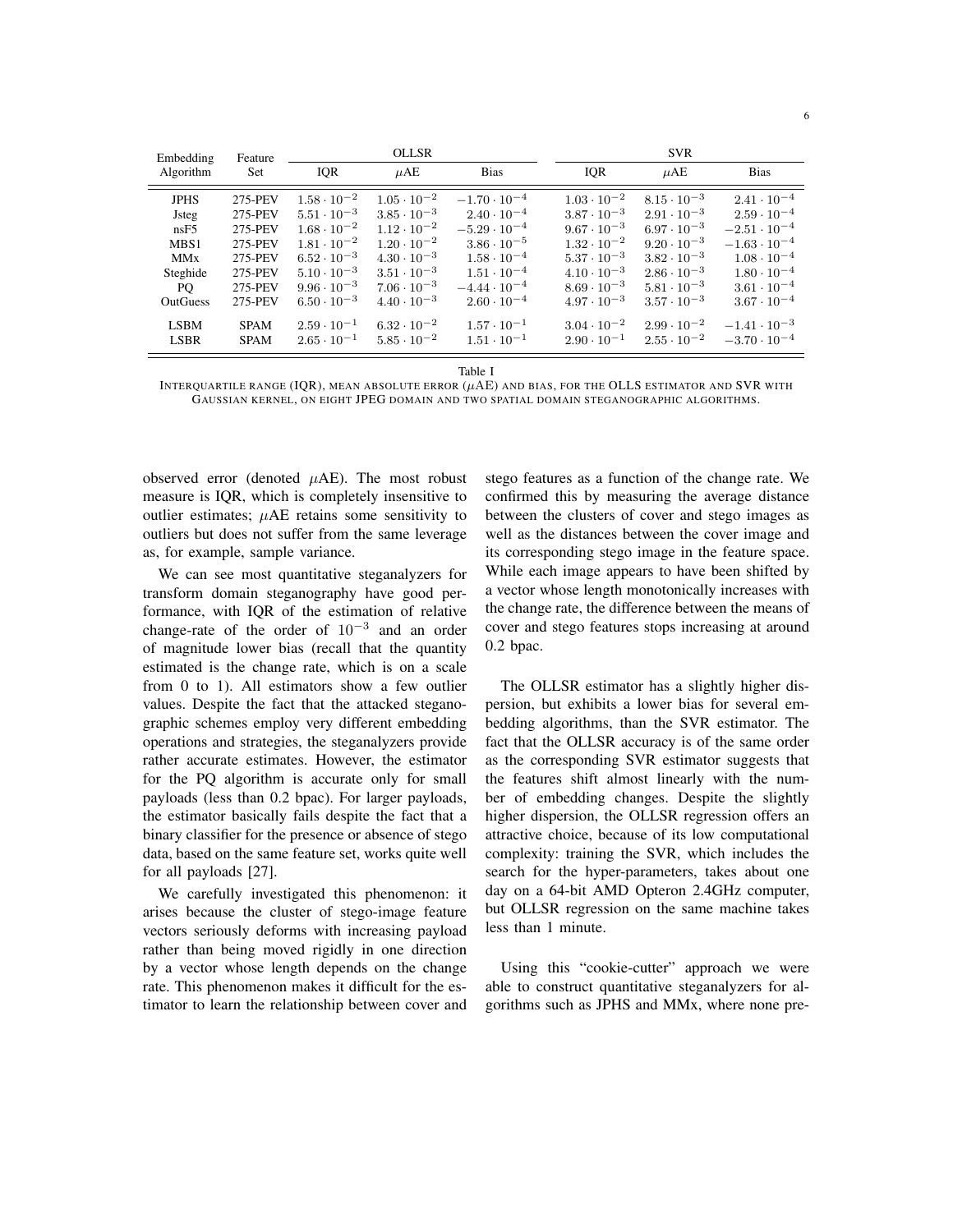viously existed in the literature.<sup>2</sup> Moreover, as will be explored in more detail in Sect. VI in the case of Jsteg, where previous quantitative steganalysers do exist, the estimator built from the 275-PEV feature set comfortably outperforms them.

#### IV. STEGANALYSIS IN SPATIAL DOMAIN

In the previous section, the newly proposed methodology for constructing quantitative steganalyzers was demonstrated on algorithms that embed in JPEG images. To further prove its utility, in this section we apply the same approach to algorithms that embed in the spatial domain. We will concentrate on LSB matching (LSBM, also called  $\pm 1$  embedding), the steganographic method that hides message bits in LSBs of pixels by randomly modifying their values by  $\pm 1$ . Despite its simplicity, LSB matching has proved to be difficult to reliably detect even at relatively large payloads of 0.1 bits per pixel (bpp). Although there exist some featurebased steganalyzers detecting LSB matching [32],  $[33]$ ,  $[17]$ ,  $[15]$ , to the best of our knowledge there is only one quantitative steganalyzer, reported in [9], and it has a rather poor accuracy.

As before, we construct the quantitative steganalyzer by means of the SVR following the method described in Sect. II. As a feature set f, we used the "second-order SPAM features" [15], which have dimension 686, augmented by the number of pixels in the image as an additional 687th feature. We chose this feature set due to its popularity and ability to detect LSB matching.

The images for our experiments were taken from the CAMERA database and converted to graysale by the convert program from ImageMagick package [34]. Using LSB matching, a random message of random length between 0 and  $m_{\text{max}}$  ( $m_{\text{max}}$ ) is the number of pixels in the image) was embedded in each image. Half of the images were used to train the estimator, with the other half used to evaluate its accuracy.

Fig. 1(i) shows the estimated change rates against true change rates, and the estimator bias and dispersion appear in Tab. I. The estimator is less accurate than those for embedding in JPEG images. This is most likely due to the fact that the embedding changes in the spatial domain are well masked by noise already present in digital images. Because the noise component is largely suppressed in JPEG coefficients due to quantization, it is also easier to detect the pseudo-random changes made to the quantized coefficients. Previously published studies confirm the difficulty of detecting LSB matching in the spatial domain over JPEG steganography [27], [15]. Tab. I shows that the errors of steganalyzers in spatial domain are approximately one magnitude larger than of steganalyzers for DCT domain. Tab. I also shows the performance of the same estimator trained and tested on LSB replacement (LSBR) embedding, which has been shown to be substantially weaker than LSB matching [35], [4], [5]; these results show that the SPAM features are not able to make much use of the additional weaknesses in the LSB replacement embedding.

# V. DETAILED ERROR ANALYSIS

Motivated by the presence of outlier estimates visible in Fig. 1, this section presents a breakdown of the errors in the quantitative steganalyzers for nsF5 and Jsteg (using 275-PEV features), and LSB matching (using SPAM features). We chose those two JPEG algorithms because their simple embedding mechanism allows precise control of the number of embedding changes. We are interested in the extent of the outliers and how variation in cover, payload, and their random correlations, contribute to estimation error.

In general, the payload size estimation error can be decomposed into three parts, as first described in [31] and extended in [36]. When a payload is embedded, because the number of embedding changes depends on random correlations with the cover, the changes do not indicate exactly the size of the payload. In our experiments, we have eliminated this deviation by working directly with the number of embedding changes. This error, however, may have a non-negligible effect when the estimator is applied to genuine stego images, and we call it

<sup>&</sup>lt;sup>2</sup>A quantitative steganalyzer for MBS1 has been constructed in [10]. The construction was essentially the same as the one used in this paper. The difference is a different regression algorithm.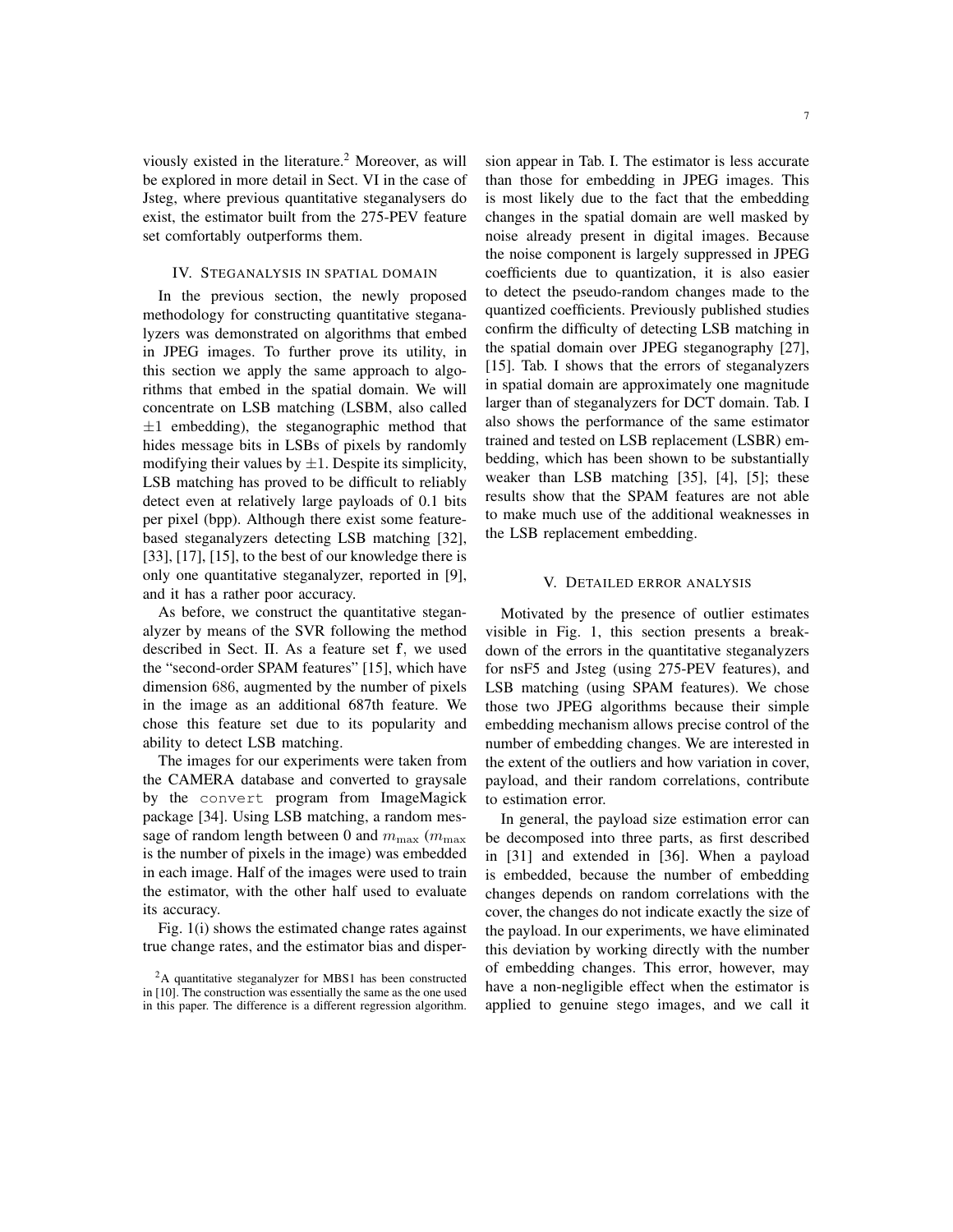*change-rate uncertainty* (CRU). The remaining error can be partly attributed to random placement of the payload within the cover, the so-called *withinimage error* (WIE), and the rest to the properties of the cover itself, called the *between-image error* (BIE). These errors are not independent, but can be approximately separated and compared by repeatedly embedding different payloads in each cover.

We selected six embedding change rates,  $\beta \in$  $\{0, 0.025, 0.05, 0.125, 0.25, 0.375\}$ , and embedded 200 random payloads into each of the approximately 4600 images in the training set, using Jsteg, nsF5, and LSB matching. We term each combination of the embedding algorithm, change rate, and cover image, a *cell*, so that each cell contains estimates of 200 equally-sized but differently-located payloads (except for cells with no payload, for which there is only one possible object per cover).

First, we consider the shape of the within- and between-image errors: picking a single cell of the Jsteg steganalyzer, we display a log-log empirical cdf plot for the 200 estimates in Fig. 2. The data has been normalized to zero mean, and the Gaussian fit is selected to match the sample variance: it appears to be excellent, and we see similar results across all steganalyzers, images and embedding rates. A summary of these fits is found in the first columns of Tab. II: we computed Shapiro-Wilk tests [37] for normality in every cell, and display the proportion of cells with  $p$  values above 0.1. If the cells are truly Gaussian, we would expect that 90% of cells would pass this test; here, any deviation from normality is small enough to be undetectable with 200 samples per cell.

The cell means describe the between-image error, and we plot log-log empirical cdfs for one particular embedding rate in Fig. 2. These data are clearly not Gaussian, but there is a good fit with the Student t-distribution. These results accord closely with what was observed for heuristic LSB replacement estimators in [36] and [31] (it is surprising that quantitative steganalysis of JPEG embedding via SVR displays the same characteristics as structural steganalysis of spatial-domain embedding, given that their modes of operation are so different). An important consequence of this observation is that it is unsound to measure estimator variance, standard deviation, or mean square error: the true estimator variance may be infinite, or even if finite the sample statistic will converge only very slowly to the true value.

Finally, we compare the magnitudes of the within- and between-image errors, also including the theoretical predictions for embedding change rate uncertainty which is given by a simple Binomial distribution whose dispersion depends on the number of embedding locations. For this analysis, bias is discounted. Because of the heavy tails in the between-image error, we use interquartile range (IQR) as a highly robust measure of spread. For six embedding change rates, the IQRs of these three error factors are displayed in Tab. II. Because the CRU and WIE vary a small amount between covers, the table displays the average values for these IQRs.

The magnitude of the CRU is generally negligible. For BIE and WIE, the behavior of the JPEG steganalyzers differs from the spatial-domain case: for the latter, the dispersion of WIEs are not negligible, even for fairly small embedding rates. This is also in contrast to the structural steganalyzers considered in [36] and [31]. Also, the BIE for JPEG domain steganalysis remains stable or increases at larger embedding rates, whereas the opposite holds for spatial-domain estimators.

## VI. COMPARISON WITH PRIOR ART

This section compares the SVR based quantitative steganalyzers of Jsteg, LSB matching, and LSB replacement with their heuristic based counterparts from the literature. Because of the lack of accurate quantitative steganalyzers, we could not make comparison with other steganographic algorithms for JPEG images.<sup>3</sup>

<sup>3</sup>The heuristic quantitative steganalyzer of F5, presented in [1], is based on an essentially the same idea (regression). It uses a 2d-feature vector (two histogram bins) for which an analytic expression for the stego feature vector as a function of change rate can be derived. Thus, by definition, it will be less accurate, because the used 275-PEV feature vector is a superset of this 2d vector.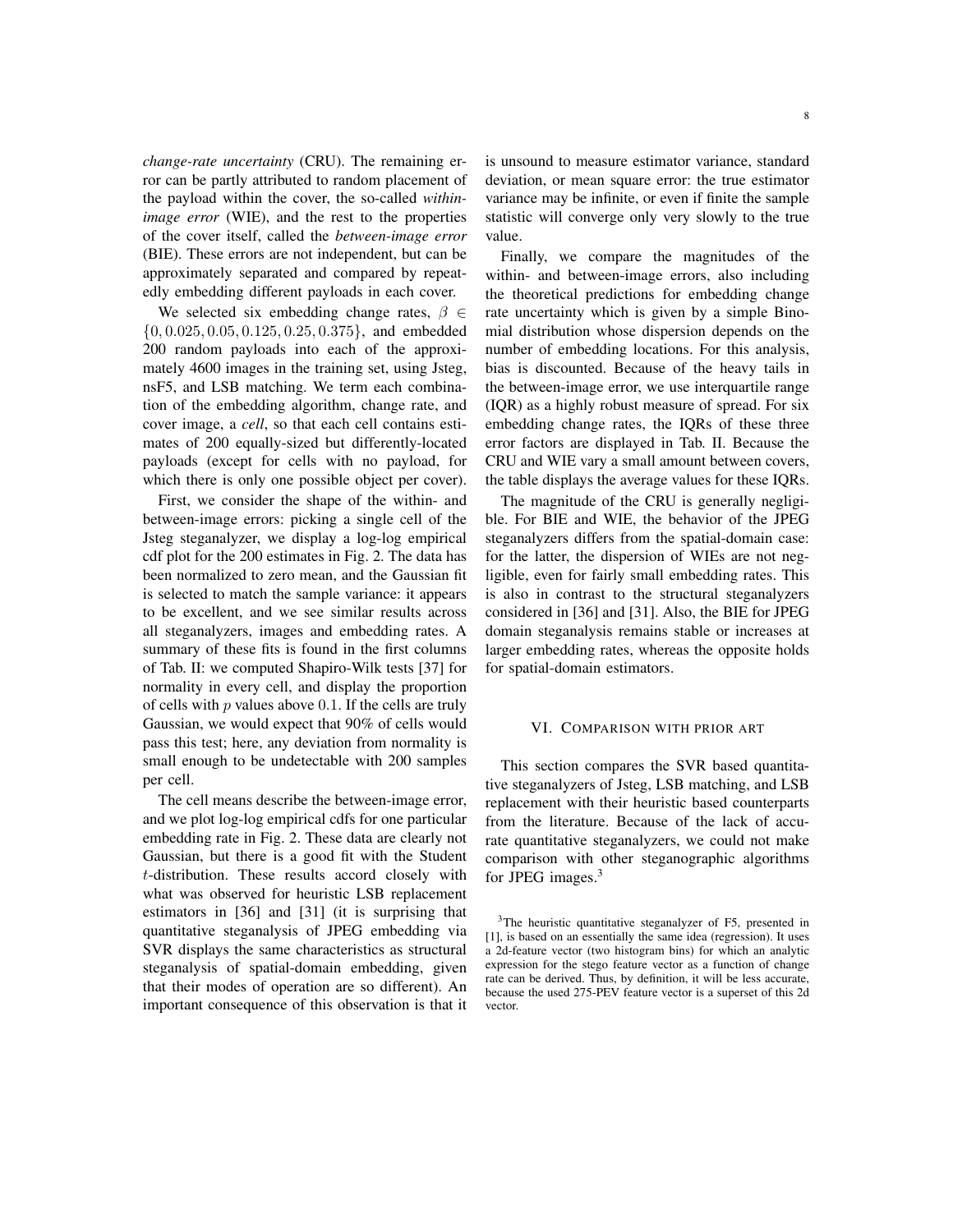

Figure 2. Log-log tail plots of empirical distributions of within- (left) and between- (right) image errors, for the Jsteg steganalyzer. Gaussian and Student-t fits are shown.

|       | Jsteg/PEV-275    |            |            | $nsF5/PEV-275$ |                  |            |                 | LSBM/SPAM  |                  |            |                 |            |
|-------|------------------|------------|------------|----------------|------------------|------------|-----------------|------------|------------------|------------|-----------------|------------|
| β     | $S-W$<br>p > 0.1 | BIE        | WIE        | <b>CRU</b>     | $S-W$<br>p > 0.1 | BIE        | WIE             | <b>CRU</b> | $S-W$<br>p > 0.1 | <b>BIE</b> | WIE             | <b>CRU</b> |
| 0.000 |                  | 3.63       | 0.00       | 0.00           |                  | 7.74       | 0.00            | 0.00       |                  | 47.6       | 0.00            | 0.00       |
| 0.025 | 90.2%            | 3.23       | 1.52       | 0.28           | 93.9%            | 6.99       | 2.81            | 0.29       | 90.2%            | 43.4       | 6.95            | 0.28       |
| 0.050 | 89.9%            | 3.02       | 1.91       | 0.39           | 93.9%            | 6.79       | 3.52            | 0.41       | 90.1%            | 39.7       | 9.46            | 0.39       |
| 0.125 | 90.2%            | 2.79       | 2.57       | 0.59           | 93.7%            | 6.93       | 4.78            | 0.62       | 89.1%            | 31.0       | 13.5            | 0.59       |
| 0.250 | 89.8%            | 2.87       | 3.25       | 0.78           | 94.2%            | 8.31       | 6.77            | 0.81       | 90.2%            | 23.4       | 16.8            | 0.78       |
| 0.375 | 90.3%            | 3.69       | 3.56       | 0.87           | 94.2%            | 10.6       | 8.47            | 0.91       | 89.3%            | 25.3       | 18.6            | 0.87       |
|       |                  | $.10^{-3}$ | $.10^{-3}$ | $.10^{-3}$     |                  | $-10^{-3}$ | $\cdot 10^{-3}$ | $-10^{-3}$ |                  | $.10^{-3}$ | $\cdot 10^{-3}$ | $-10^{-3}$ |

Table II

PROPORTION OF CELLS PASSING A SHAPIRO-WILK (S-W) TEST FOR NORMALITY OF WITHIN-IMAGE ERROR, AT 10% SIGNIFICANCE; COMPARISON OF MAGNITUDES OF BETWEEN-IMAGE ERROR (BIE), WITHIN-IMAGE ERROR (WIE), AND CHANGE RATE UNCERTAINTY (CRU), MEASURED BY INTER-QUARTILE RANGE, FOR SIX EMBEDDING CHANGE RATES (β).

# *A. Jsteg*

Among the multitude of methods described in [8], we selected Jpairs and Weighted Nonsteganographic Borders Attack (WB) and compared their performance with our quantitative SVR steganalyzer. According to [8], the Jpairs quantitative steganalyzer was one of the most accurate quantitative steganalyzers for Jsteg. The algorithms were compared on the approximately 4600 images in the testing set, by bias and IQR, at 21 embedding change rates from the set  $\beta \in$  $\{0, 0.025, 0.05, \ldots, 0.475, 0.5\}.$ 

Fig. 3 shows that the quantitative steganalyzer constructed by SVR has almost always better per-

formance than both Jpairs and WB attacks. Moreover, its performance is more stable with respect to the change rate. Contrary to the conclusion reached in [8], we found that the WB attack was more precise than Jpairs attack; this discrepancy could be caused by us using a different database of images. Note, though, that Fig. 3 overstates the accuracy of JPairs, because the JPairs method sometimes fails to produce an estimate at all. This happens most often for large embedding rates: for  $\beta = 0.375$ , as many as one third of estimates fail. The SVR and WB methods never fail to produce an estimate.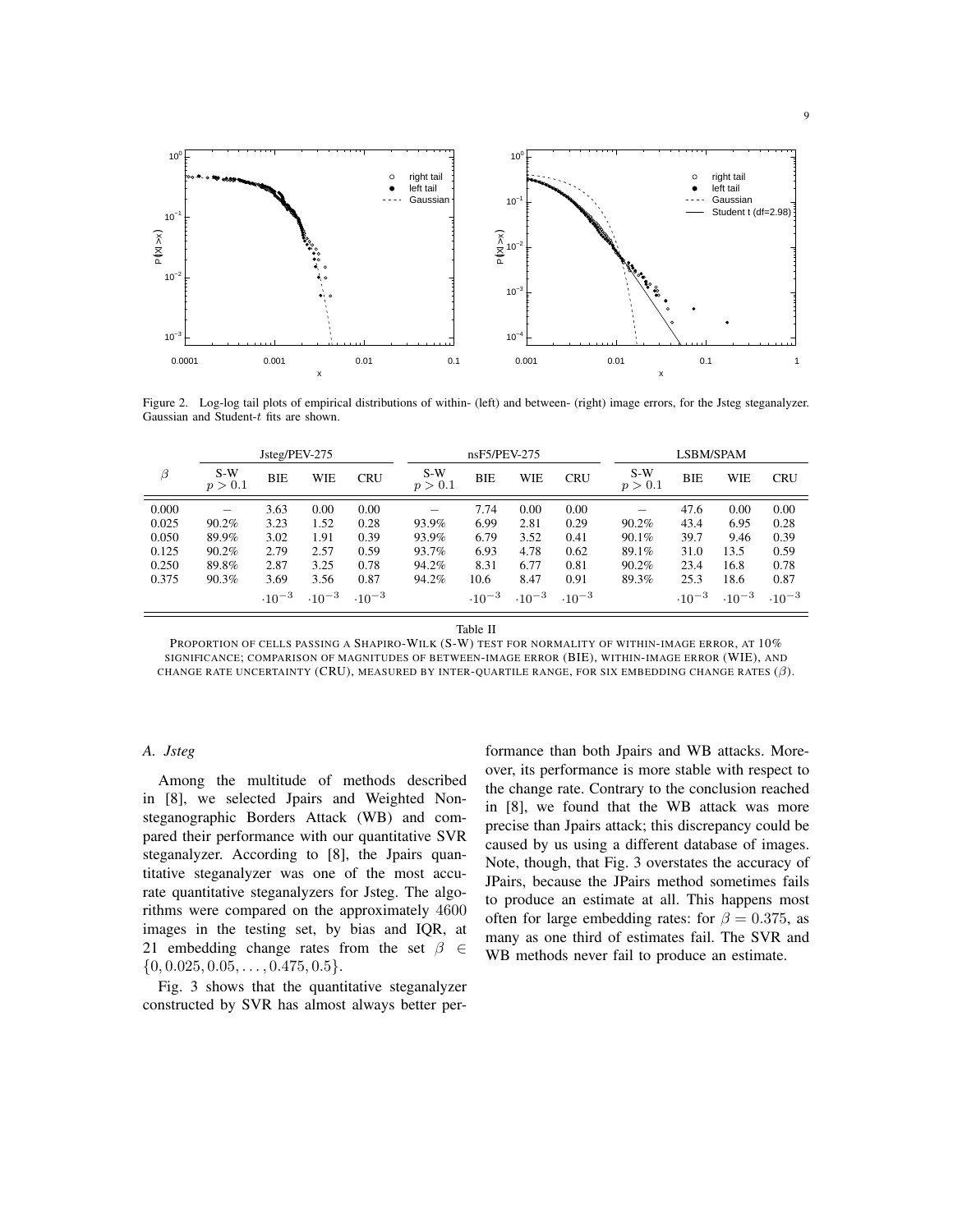

Figure 3. Comparison with prior art: Jsteg. Interquartile range, left, and bias, right, of Jpairs, WB, and SVR quantitative steganalyzers.



Figure 4. Comparison with prior art: LSB matching. Bias and variance of Soukal's estimator and SVR steganalyzer at five embedding rates.

# *B. LSB matching*

To the best of our knowledge, the only quantitative steganalyzer of LSB matching is based on maximum likelihood principle [9]. We compared the accuracy of this detector with our solution based on SVR and SPAM features. Since we did not possess the implementation of the maximum likelihood estimator, we mimicked the testing conditions published in Sect. 3.1 of [9]. This means that we have used same image database (Greenspun database [38]), embedding rates, number of images for testing (180 images), and same evaluation criteria (bias and variance<sup>4</sup>). We have been also careful to avoid using testing images for training the SVR estimator.

Results for five different payloads are summarized in Figure 4 and Table III. We can see that our estimator has approximately 3 orders of magnitude

<sup>4</sup>Although we stated in Sect. V that variance is not good for evaluation of the quality of the estimator, we made an exception here, because Soukal's work reports errors by bias and variance.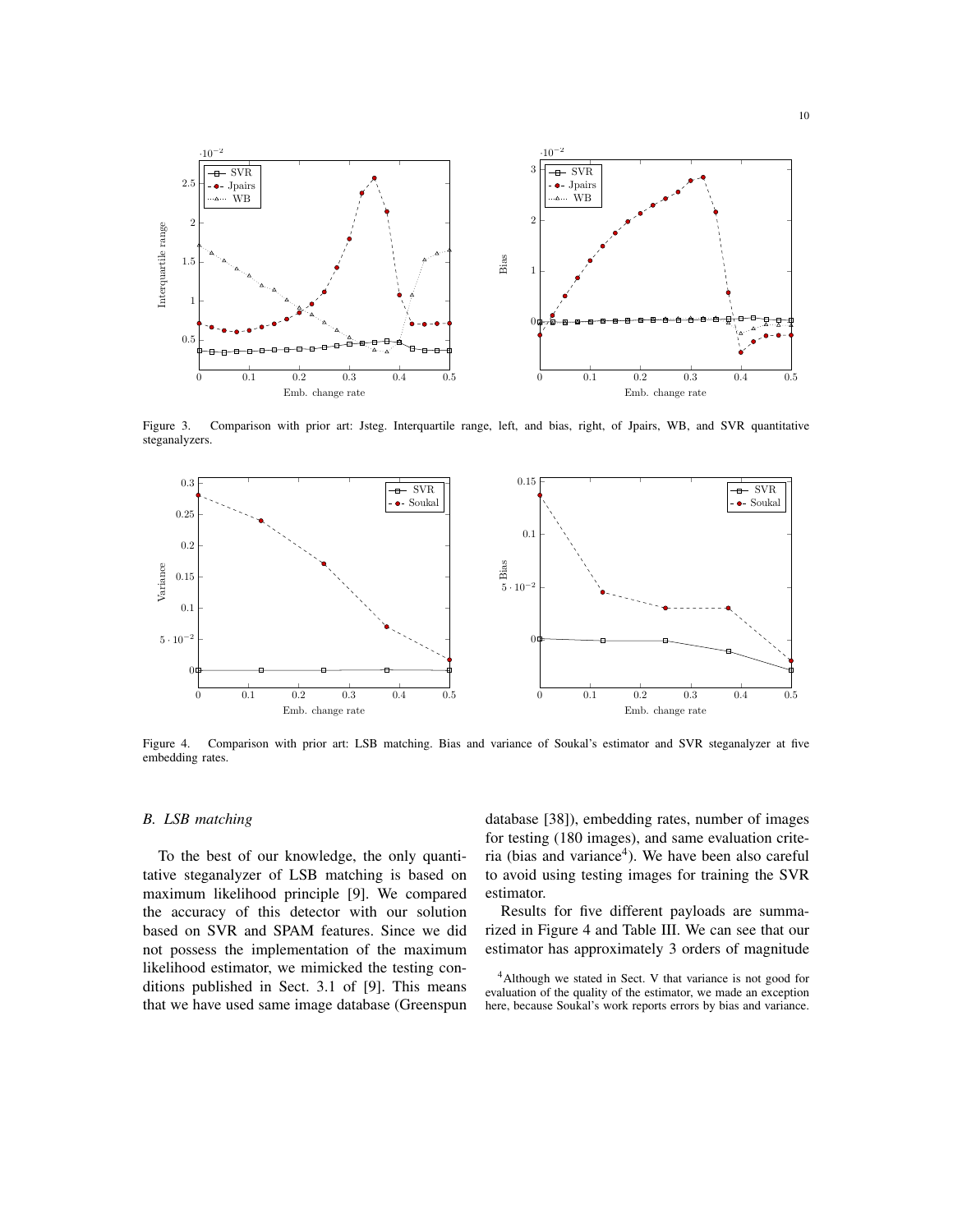|                                           |                                              | Soukal                                    | <b>SVR</b>                                            |                                                                                                                 |  |  |
|-------------------------------------------|----------------------------------------------|-------------------------------------------|-------------------------------------------------------|-----------------------------------------------------------------------------------------------------------------|--|--|
| B                                         | <b>Bias</b>                                  | Variance                                  |                                                       | Variance                                                                                                        |  |  |
| 0.000<br>0.125<br>0.250<br>0.375<br>0.500 | 0.137<br>0.045<br>0.030<br>0.030<br>$-0.020$ | 0.281<br>0.240<br>0.171<br>0.070<br>0.017 | 0.001<br>$-0.001$<br>$-0.001$<br>$-0.011$<br>$-0.029$ | $2.6 \cdot 10^{-4}$<br>$1.4 \cdot 10^{-4}$<br>$1.3 \cdot 10^{-4}$<br>$6.4 \cdot 10^{-4}$<br>$1.2 \cdot 10^{-3}$ |  |  |

Table III COMPARISON WITH PRIOR ART: LSB MATCHING. BIAS AND VARIANCE OF SOUKAL'S ESTIMATOR AND SVR STEGANALYZER AT FIVE EMBEDDING RATES.

lower variance than Soukal's, and one order of magnitude smaller bias. Here, we need to point out that images in Greenspun database used in this experiment were JPEG compressed (at quality factor 75), which significantly simplifies the steganalysis in spatial domain.

# *C. LSB replacement*

Unlike quantitative steganalyzers for LSB matching, state of the art quantitative steganalyzers for LSB replacement are very accurate because they exploit an asymmetry in the parity structure of the embedding process. The SPAM features we have used for spatial domain steganalysis do not expose this asymmetry. We compared the accuracy of SVR based steganalyzer of LSB matching presented in Sect. IV to Sample Pairs analysis (SPA) [2] and improved WS estimator [39]. According to [39], the improved WS method is the most accurate estimator for LSB replacement in the spatial domain. Fig. 5 compares bias and IQR on 21 different embedding change rates  $\beta \in \{0, 0.025, 0.05, \ldots, 0.475, 0.5\}.$ 

As expected, Sample Pairs analysis and improved WS estimators offer order of magnitude higher accuracy than the SVR based estimator. We strongly believe that this is only due to the fact that SPAM features do not exploit the parity asymmetric embedding operation of LSB replacement.

#### VII. CONCLUSION

Quantitative steganalyzers were so far available only for a small set of specific embedding methods,

because their design was inherently very difficult. Until now, their design was driven by heuristics and the intuition of the steganalyst, and it required a complete knowledge of the attacked steganographic scheme. A solid foundation enabling easy construction of quantitative steganalyzers for an arbitrary scheme was missing.

This paper presented a method to construct quantitative steganalyzers in a fashion similar to blind steganalyzers, based on the combination of steganographic features and a pattern recognition algorithm. The main idea is to use steganographic features and learn the relationship between the features' location and the change rate using regression.

The presented method assumes that the steganalyst possesses steganographic features that react predictably to the number of embedding changes. On the example of seven out of eight steganographic algorithms in the JPEG domain, as well as LSB matching and LSB replacement in the spatial domain, we have succesfully demonstrated that the assumption holds for a wide variety of steganographic schemes: it failed for one JPEG steganographic scheme (Perturbed Quantization), which allowed only small payloads to be estimated. Using the proposed method, we were able to construct quantitative steganalyzers for stegosystems for which no quantitative attacks existed. Because of this lack of prior art, we could compare the performance only to a limited set of steganalysis methods for Jsteg, LSB matching, and LSB replacement. Similar to previously proposed quantitative steganalyzers, the within-image error of the proposed steganalyzers is significant in magnitude and the between-image error exhibits heavy tails. This means that care must be exercised to use robust measures of accuracy: variance and mean square error are unsound in such a circumstance.

We believe that the application of the presented method in steganalysis is vast. The new approach may provide a better control of the false positive rate in targeted blind steganalysis (blind steganalyzer trained as targeted) due to the fact that the estimated change rate is a scalar quantity. Another tempting possibility is to combine existing quantitative LSB estimators, such as Triples [5],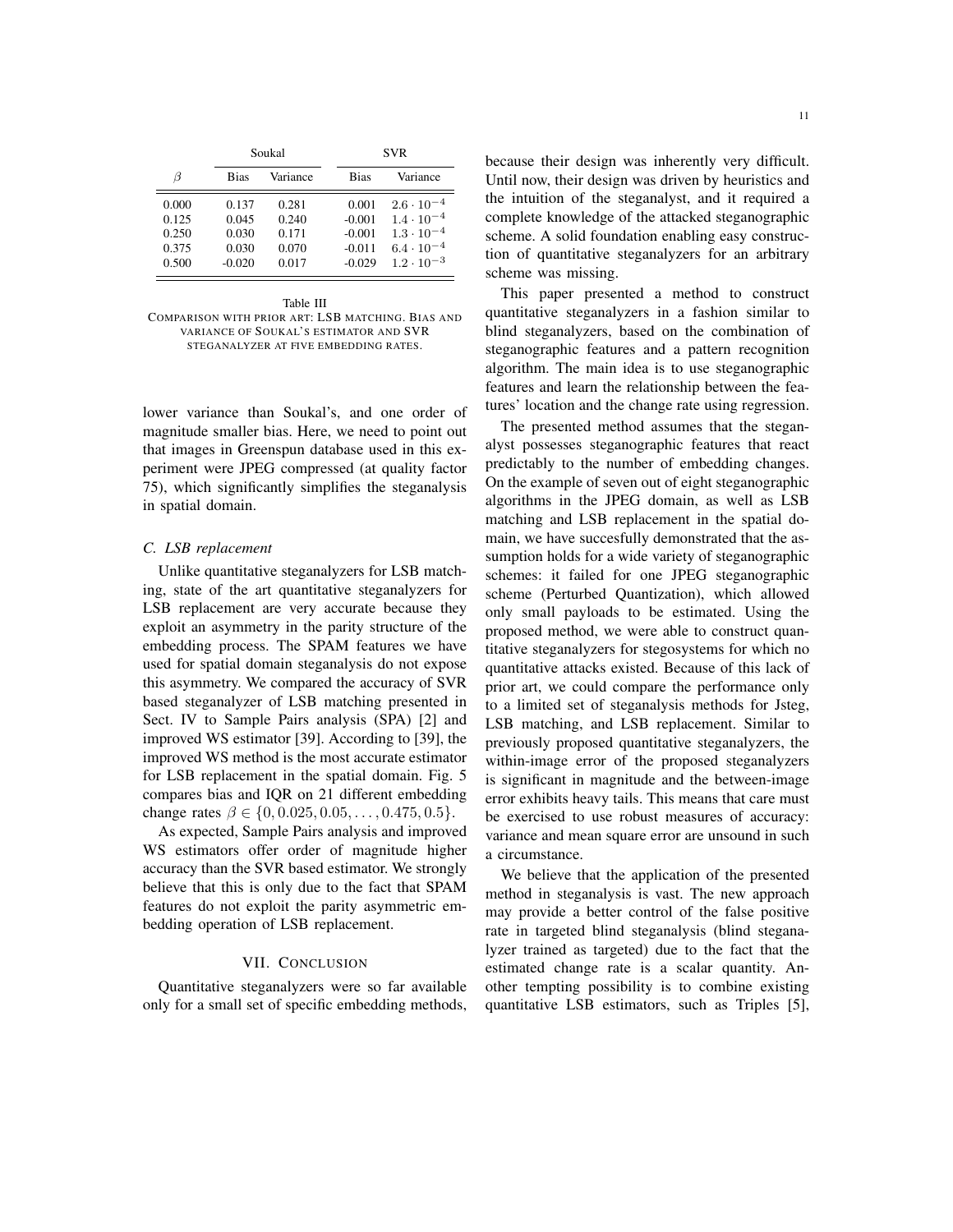

Figure 5. Comparison with prior art: LSB replacement. Interquartile range, left, and bias, right, of WS, Sample Pairs, and SVR quantitative steganalyzer.

SPA [35], and WS [39], and use them together in the proposed framework to construct a new quantitative steganalyzer with higher accuracy.

#### **REFERENCES**

- [1] J. Fridrich, M. Goljan, D. Hogea, and D. Soukal, "Quantitative steganalysis of digital images: Estimating the secret message length," *ACM Multimedia Systems Journal*, vol. 9, no. 3, pp. 288–302, 2003.
- [2] S. Dumitrescu, X. Wu, and Z. Wang, "Detection of LSB steganography via sample pair analysis," in *Information Hiding, 5th International Workshop*, ser. Lecture Notes in Computer Science, F. A. P. Petitcolas, Ed., vol. 2578. Noordwijkerhout, The Netherlands: Springer-Verlag, New York, October 7–9, 2002, pp. 355–372.
- [3] T. Zhang and X. Ping, "A fast and effective steganalytic technique against JSteg-like algorithms," in *Proceedings of the ACM Symposium on Applied Computing*, Melbourne, FL, March 9–12, 2003, pp. 307–311.
- [4] J. Fridrich and M. Goljan, "On estimation of secret message length in LSB steganography in spatial domain," in *Proceedings SPIE, Electronic Imaging, Security, Steganography, and Watermarking of Multimedia Contents VI*, E. J. Delp and P. W. Wong, Eds., vol. 5306, San Jose, CA, January 19–22, 2004, pp. 23–34.
- [5] A. D. Ker, "A general framework for structural analysis of LSB replacement," in *Information Hiding, 7th International Workshop*, ser. Lecture Notes in Computer Science, M. Barni, J. Herrera, S. Katzenbeisser, and F. Pérez-González, Eds., vol. 3727. Barcelona, Spain: Springer-Verlag, Berlin, June 6–8, 2005, pp. 296–311.
- [6] K. Lee and A. Westfeld, "Generalized category attack improving histogram-based attack on JPEG LSB embedding," in *Information Hiding, 9th International Workshop*, ser. Lecture Notes in Computer Science, T. Furon, F. Cayre,

G. Doërr, and P. Bas, Eds. Saint Malo, France: Springer-Verlag, June 11–13, 2007, pp. 378–392.

- [7] R. Böhme, "Weighted stego-image steganalysis for JPEG covers," in *Information Hiding, 10th International Workshop*, ser. Lecture Notes in Computer Science, K. Solanki, Ed. Santa Barbara, CA: Springer-Verlag, New York, June 19–21, 2008, pp. 178–194.
- [8] A. Westfeld, "Generic adoption of spatial steganalysis to transformed domain," in *Information Hiding, 10th International Workshop*, ser. Lecture Notes in Computer Science, K. Solanki, Ed. Santa Barbara, CA: Springer-Verlag, New York, June 19–21, 2008, pp. 161–177.
- [9] D. Soukal, J. Fridrich, and M. Goljan, "Maximum likelihood estimation of secret message length embedded using ±k steganography in spatial domain," in *Proceedings SPIE, Electronic Imaging, Security, Steganography, and Watermarking of Multimedia Contents VII*, E. J. Delp and P. W. Wong, Eds., vol. 5681, San Jose, CA, January 16–20, 2005, pp. 595–606.
- [10] Q. Guan, J. Dong, and T. Tan, "Blind quantitative steganalysis based on feature fusion and gradient boosting," in *Proceedings of the 9th international conference on Digital watermarking*, ser. IWDW'10. Berlin, Heidelberg: Springer-Verlag, 2011, pp. 266–279.
- [11] S. Lyu and H. Farid, "Steganalysis using higher-order image statistics," *IEEE Transactions on Information Forensics and Security*, vol. 1, no. 1, pp. 111–119, 2006.
- [12] G. Xuan, Y. Q. Shi, J. Gao, D. Zou, C. Yang, Z. Z. P. Chai, C. Chen, and W. Chen, "Steganalysis based on multiple features formed by statistical moments of wavelet characteristic functions," in *Information Hiding, 7th International Workshop*, ser. Lecture Notes in Computer Science, M. Barni, J. Herrera, S. Katzenbeisser, and F. Pérez-González, Eds., vol. 3727. Barcelona, Spain: Springer-Verlag, Berlin, June 6–8, 2005, pp. 262–277.
- [13] Y. Q. Shi, C. Chen, and W. Chen, "A Markov process based approach to effective attacking JPEG steganography," in